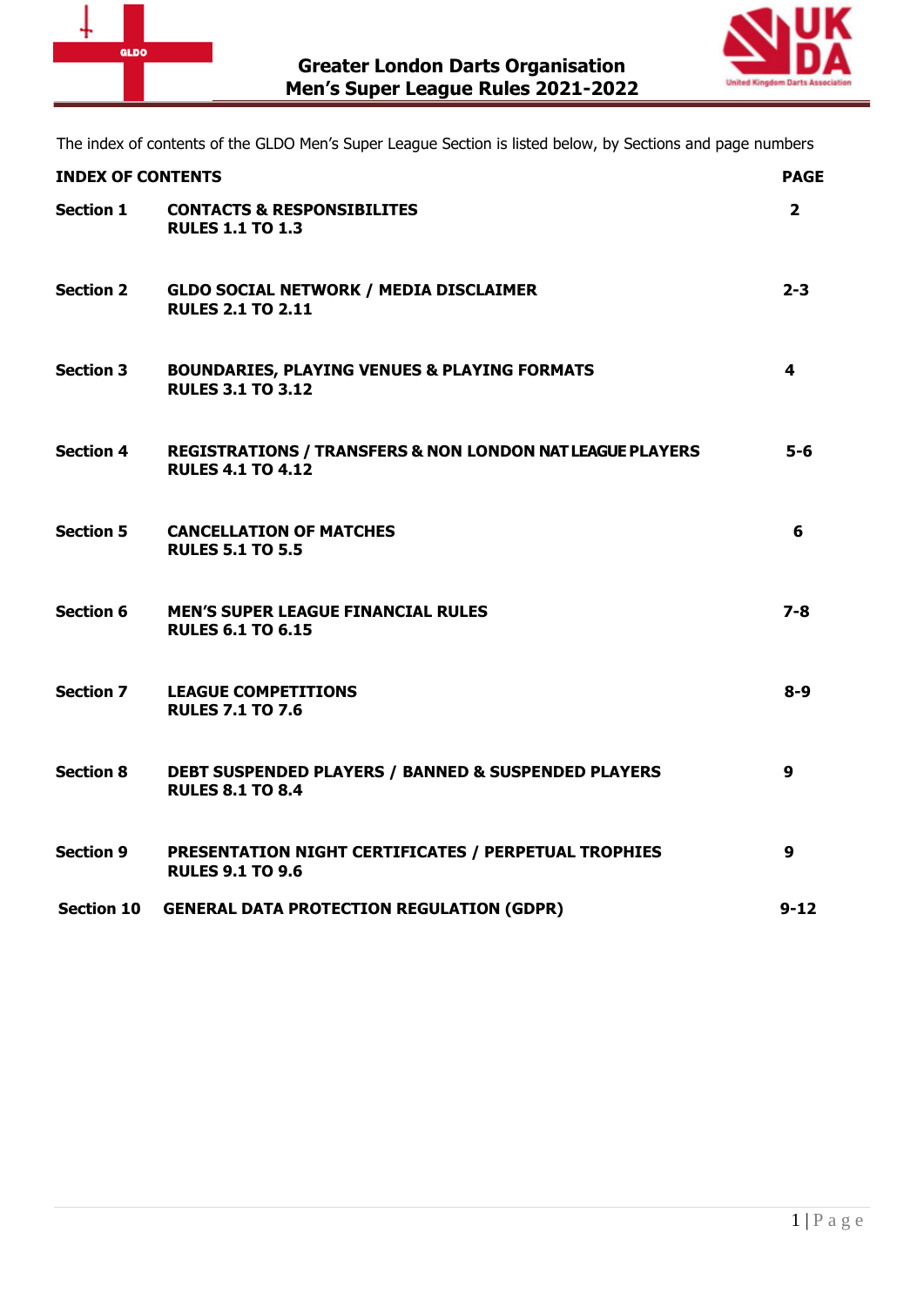



## **GREATER LONDON DARTS ORGANISATION**

## **FULL MEMBER OF THE UNITED KINGDOM DARTS ASSOCIATION**

**SECTION 1 CONTACTS & RESPONSIBILITIES**

## **Men's League Organiser**

 Name: Scott Artiss Mobile: 07801 719 032 E-Mail: scott.artiss@icloud.com

## **Weekly Results & Stats**

 Name: Scott Artiss Mobile: As above E-Mail: As above

#### **Secretary**

Name: Mary Cusack Mobile: 07956 410 591 E-Mail: gldosecretary@gmail.com

#### **Treasurer**

 Name: Jane Johnson Mobile: 07939 143 167 E-Mail: gldotreasurer@gmail.com

#### **GLDO Super League Team Manager's Responsibilities**

- **1.1** It is the responsibility of the Team Manager to ensure their players are aware of all the rules in this Handbook. There will be no exceptions to any rules that are broken
- **1.2** It is the responsibility of the Team Manager to ensure that each Super League Player Registration Form is completed in full on the night, signed and dated by the Player and the Team Manager and sent to the League Organiser via an attachment to an e-mail or by post within one week of signing, otherwise said player will be an unregistered player and a £10.00 fine will be imposed each time said player plays for their team. Please refer to the Financial Rules for further information on fines.
- <span id="page-1-0"></span>**1.3** Photos of a Team registration form or a players' registration form will not be accepted

# **SECTION 2 GLDO SOCIAL NETWORK / MEDIA DISCLAIMER**

**2.1** Whilst the GLDO reserves the right to avail itself of the opportunities available on Social Networking and Social Media Services such as Facebook, Twitter and others as deemed appropriate it hereby issues the following Disclaimer:

- **1.** Any content, views, opinions and/or responses to questions uploaded, expressed or submitted by the creators, sponsors, advertisers or users of social media services and other public forums as utilised by GLDO, other than the content provided by GLDO, are solely the views, opinions and responsibility of the person submitting them and do not necessarily reflect the opinions of GLDO
- **2.** The GLDO is not responsible for content that third parties publish post, upload, distribute, disseminate or otherwise transmit via social media services

## **Terms of Use**

**2.2** Whilst the GLDO does not wish to stifle conversation on social media sites, users must not post or upload any comments or links that are unlawful, or may defame, offend, interfere with privacy or infringe copyright or other intellectual property rights to GLDO managed social media pages. GLDO reserves the right to moderate comments and may remove any comments that, in the GLDO's opinion, are inappropriate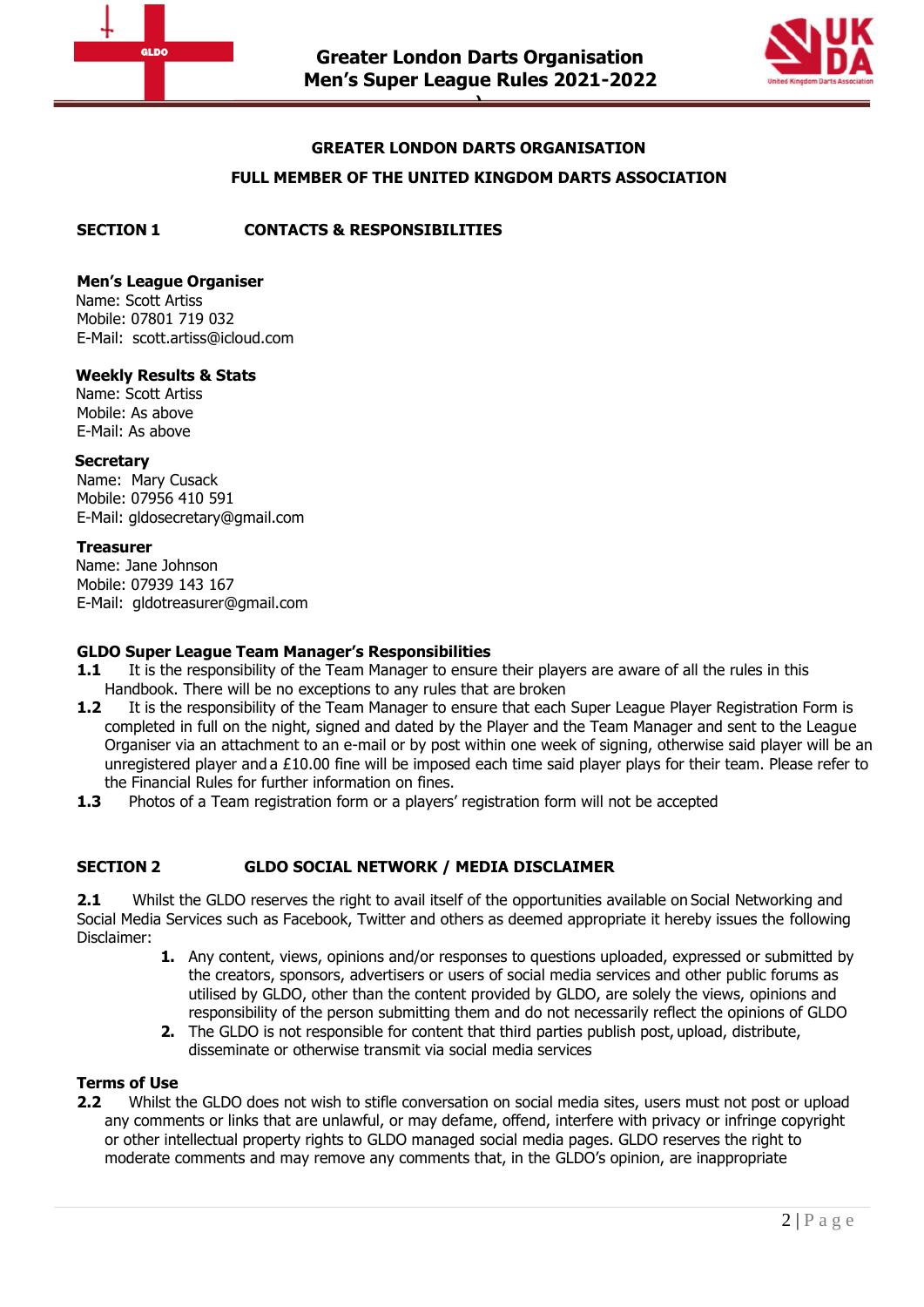



# **Policy on Discrimination and Intimidation**

- **2.3** The GLDO operate strict policies on discrimination and intimidation, whether at any GLDO event or on social media. The policies cover the following:
	- **1.** Physical harm to any person
	- **2.** Damage to any person's property
	- **3.** Reasonably causes another person to be fearful of physical or emotional harm
	- **4.** Derogatory remarks against a person e.g. race, nationality, gender or disability
	- **5.** Homophobic remarks
- **2.4** The GLDO will take a strong stance on any of the above, deleting content which is discriminatory, hateful or threatening and any writings or actions which may offend, insult, humiliate or intimidate. The authors of such writings may be deemed to have brought the good name of the GLDO into disrepute and may therefore, at the discretion of the GLDO Executive face disciplinary proceedings as laid down in Sections 11.1 – 14.1 of the GLDO National League Constitution and Rules
- **2.5** However, in cases where writings considered to have offensive content that can be immediately proven as directly attributed to an individual then there shall be a procedure of automatic periods of suspension applied to that individual as directed by the GLDO Executive and laid down as follows: (All effective from the date that any posting is submitted)
	- **a)** First proven instance: Written warning
	- **b)** Second proven instance: Three months suspension of GLDO Membership
	- **c)** Third proven instance: Twelve months suspension of GLDO Membership
	- **d)** Fourth proven instance: Expulsion from GLDO Membership
- **2.6** Incidents of discrimination and intimidation should not be discussed on social media. A signed and dated letter or an e-mail from the person/persons concerned should be sent to the Secretary with as much information as possible, including witness statements if applicable. This will enable the matter to be dealt with at the earliest opportunity in accordance with the GLDO Handbook & Rules (National & Super Leagues)

# **Conditions**

**2.7** It is important to note that the aforesaid conditions of disclaim and terms of use are likely to change without notice.

# **Disciplinary / Appeal Committee**

- **2.8** All teams must enter on their Team Registration Form the person who has been elected to represent their team on a Disciplinary or Appeal Committee. No person under the age of 18 years or who are or will in the coming season become affiliated to, an Official of or a Player for another National League Team shall be eligible to be part of a Disciplinary or Appeal Committee
- **2.9** In accordance with Rule 5.4 of the GLDO National League Rules, where the Secretary receives a complaint in writing, or is of the opinion that a Member or a Player is in breach of the GLDO Rules, the Executive Committee shall consider the matter and shall either:
	- **a)** Determine not to proceed with the matter
	- **b)** Charge the Member or Player with the breach and refer the matter for a Disciplinary Hearing in accordance with UKDA Disciplinary Procedures
- **2.10** Members shall be considered to be National League Officials, Executive Committee Members, Super League Players, supporters and people who attend GLDO dart functions and meetings

# **Conflict of Interest**

**2.11** All members who make up either a Disciplinary or Appeal Committee must declare any conflict of interest to the Secretary. No person shall be permitted to sit on a Disciplinary or Appeal Committee where a conflict of interest has been declared or where it could be construed that one might exist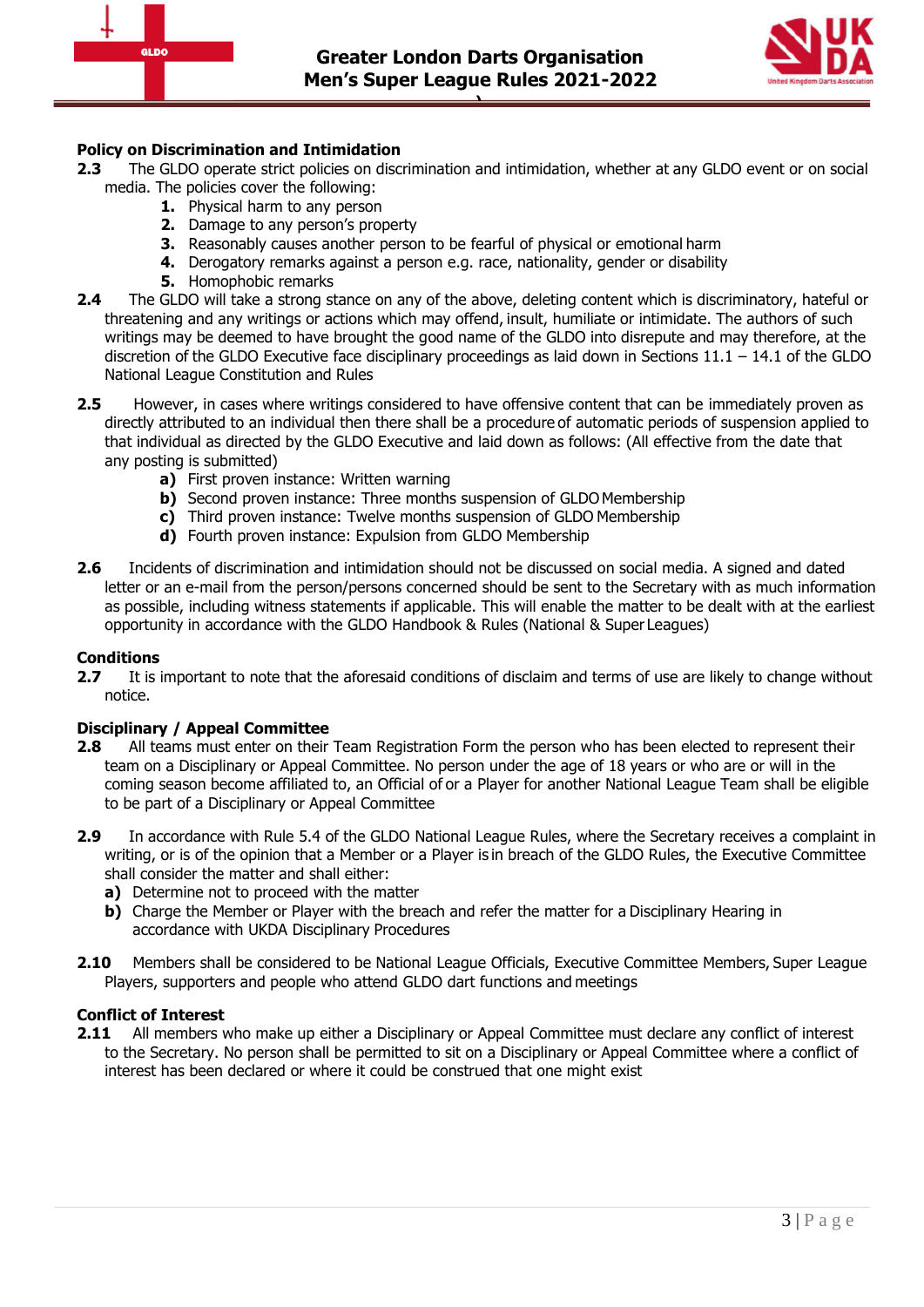



## **SECTION 3 BOUNDARIES, PLAYING VENUES & PLAYING FORMATS**

- **3.1** Boundaries of the GLDO Men's Super League to be defined by the Greater London postcode areas. Where necessary, playing venues will be vetted before the start of each season
- **3.2** For Season 2021-2022 the Men's Super League will comprise of one Division and will play each other twice
- **3.3** The format for the playing season 2021-2022 is as follows:

Playing Format: 7 x singles – best of 7 legs of 501 Points won per game, e.g. 7-0, 6-1, 5-2, 4-3, etc. Total points available = 7

- **3.4** The Home Team will throw first in 2<sup>nd</sup>, 4<sup>th</sup> and 6<sup>th</sup> singles The Away Team will throw first in 1<sup>st</sup>, 3<sup>rd</sup>, 5<sup>th</sup> and 7<sup>th</sup>
- **3.5** Full names must be entered on the scoresheet and match chalk board
- **3.6** Players must be in the venue before the draw, unless agreed with both Team Managers
- **3.7** If teams do not text the result or do not e-mail the computerised scoresheet to the Results Secretary by Tuesday, or fail to do any of the above, a £5.00 fine will be imposed the first time. The pdf form from Darts for Windows must be emailed, photos or screenshots will not be accepted
- **3.8** For failing to comply for a second or subsequent time, a £5.00 fine will be imposed plus 6 points deducted
- **3.9** Matches must start at 8.45pm. If a match has not started by 9.00pm, the 1<sup>st</sup> singles game will be awarded to the non-offending team. If the match has not started by 9.15pm, the 2<sup>nd</sup> singles game will be awarded to the non-offending team. If the match has not started by 9.30pm, the  $3<sup>rd</sup>$  singles game will be awarded to the non-offending team and so on at 15 minute intervals.
- **3.10** In accordance with UKDA Rules (National League Playing Rules & Formats 12.05) :
	- **a.** No headgear shall be worn unless officially permitted as follows:
		- $\bullet$  As prescribed by statute on Religious grounds (e.g. a Sikh would qualify for such permission)
		- In cases of bona fide and medically certificated health reasons

**b**. The wearing of earphones or similar sound transmitting devices other than for medical reasons is not permitted

- **3.11** To be eligible to play in the GLDO Men's Super League, Team venues must have a match practice board that can be used by the players for the whole of the match. All match dartboards MUST be staple free blade type boards and MUST be in excellent match- play condition
- **3.12** All Super League Teams must use a UKDA sponsored match board. For 2021-2022 season this is the Mission Samurai II board, which must be purchased from the GLDO on behalf of the UKDA at a cost of £25. Practice boards do not need to be sponsored boards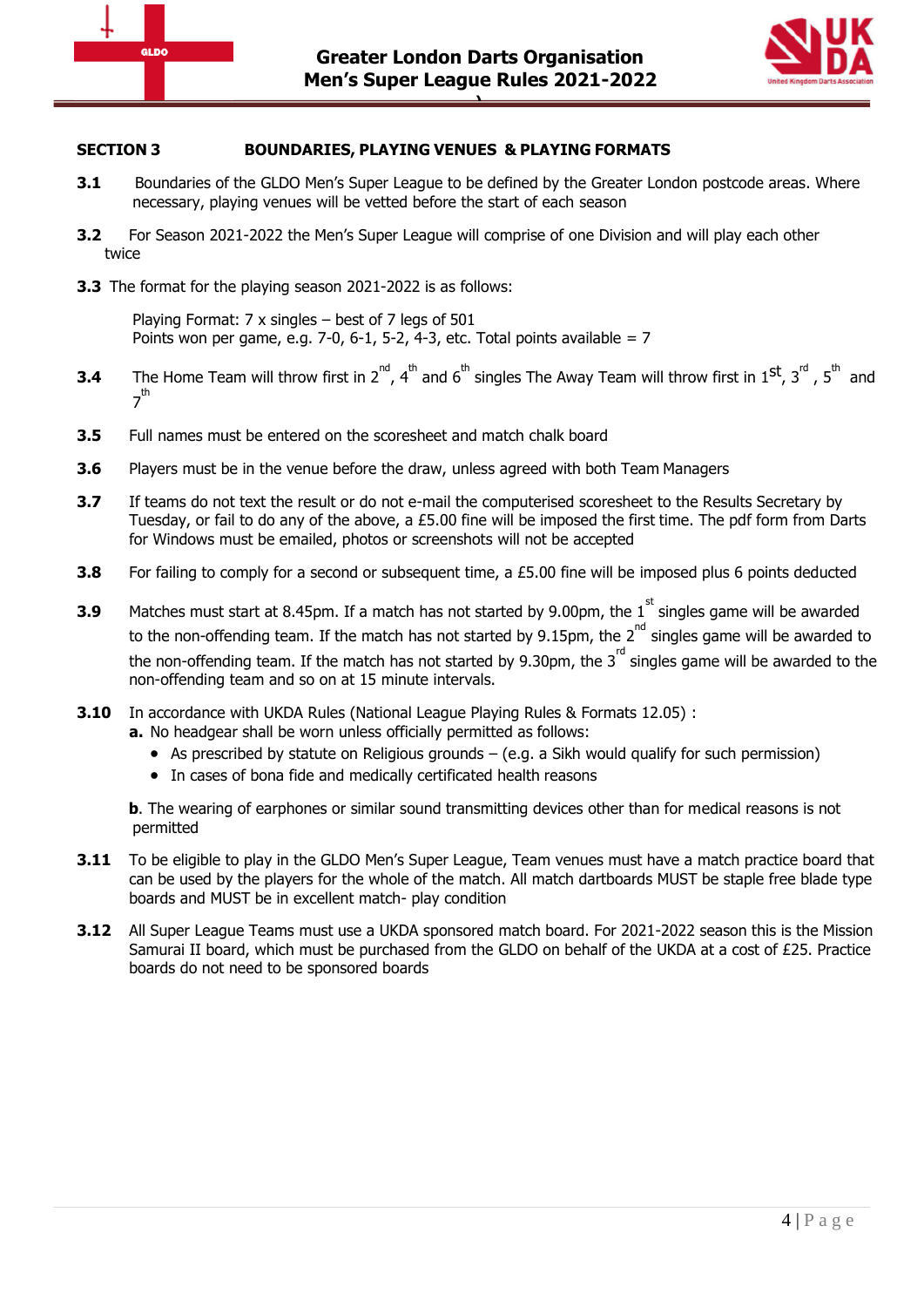



#### **SECTION 4 REGISTRATION OF TEAMS, TRANSFERS & NON LONDON NATIONAL LEAGUE PLAYERS**

- **4.1** Applications for entry into the Men's Super League must first comply with Rules 3.1a and 3.1b and then be made directly to the Men's League Organiser / Secretary at the earliest opportunity. Team Managers will then receive all relevant information on the new teams and within a period of 7 days they will inform the Men's League Organiser / Secretary if they accept the new team's venue into the League. New teams will then be eligible to attend the Men's Super League AGM to be voted in
- **4.2** New teams must have a representative at the Men's Super League AGM and comply with Rules 3.1a and 3.1b to be voted into the League. Once voted in, all GLDO Rules apply to the new team
- **4.3** All teams must complete their Team Registration Form and send to the Men's League Organiser before the start of the playing season who will then provide the fixtures, venue and contact details before the start of the season
- **4.4** No Lady dart player may play in the London Men's Super League

# **Transfer of Players**

## **4.5**

- **a)** Transfers of players from one team to another team within an existing season will be at the discretion of the Men's League Organiser and the Team Managers involved and will be dealt with on their individual merits
- **b)** A player must apply in writing to the Men's League Organiser stating their reasons for wanting to leave. This must be done in compliance with that player's existing Team Manager and receiving Team Manager
- **c)** Full consultation will then take place with the Men's League Organiser and both Team Managers, if the existing Team Manager gives permission for the transfer to go ahead and the receiving Team Manager is happy with any conditions imposed
- **4.6** Transfers are only allowed up to and including 31<sup>st</sup> December each year

**4.7** All Players must be registered by the first match of the season by completing the individual registration form provided. Each Player's individual form should be returned to the Men's League Organiser within one week of registering to enable the information to be registered with the UKDA. All players must also pay their £16.00 player registration fee within one week of registering and send all payments to the Treasurer

# **4.8 Completing a Player Registration Form & Registration Fee**

- **a)** Team Registration Forms / Player Registration Forms will be accepted by the following methods:
	- As an attachment to an e-mail.
	- By post to the Mens League Organiser (contact details in section 1)
	- At a National League game if the form is not overdue
- **b)** If a registration form and fee has not been received within one week of the players first game or attendance, that player will not be considered a registered player of that teamuntil the registration form and fee are both received
- **c)** This will also mean a £10.00 fine will be imposed each time the unregistered player forms part of the team
- **d)** Even if the form and fee are received within the timeline, if the form is not completed in full, including the National League play-offs and the box ticked for the UKDA Privacy Statement & Declaration, that player will not be considered a registered player of that team incurring a £10.00 fine each time he forms part of the team until the form is completed correctly
- **e)** The Men's League Organiser will provide the necessary information to the Results Secretary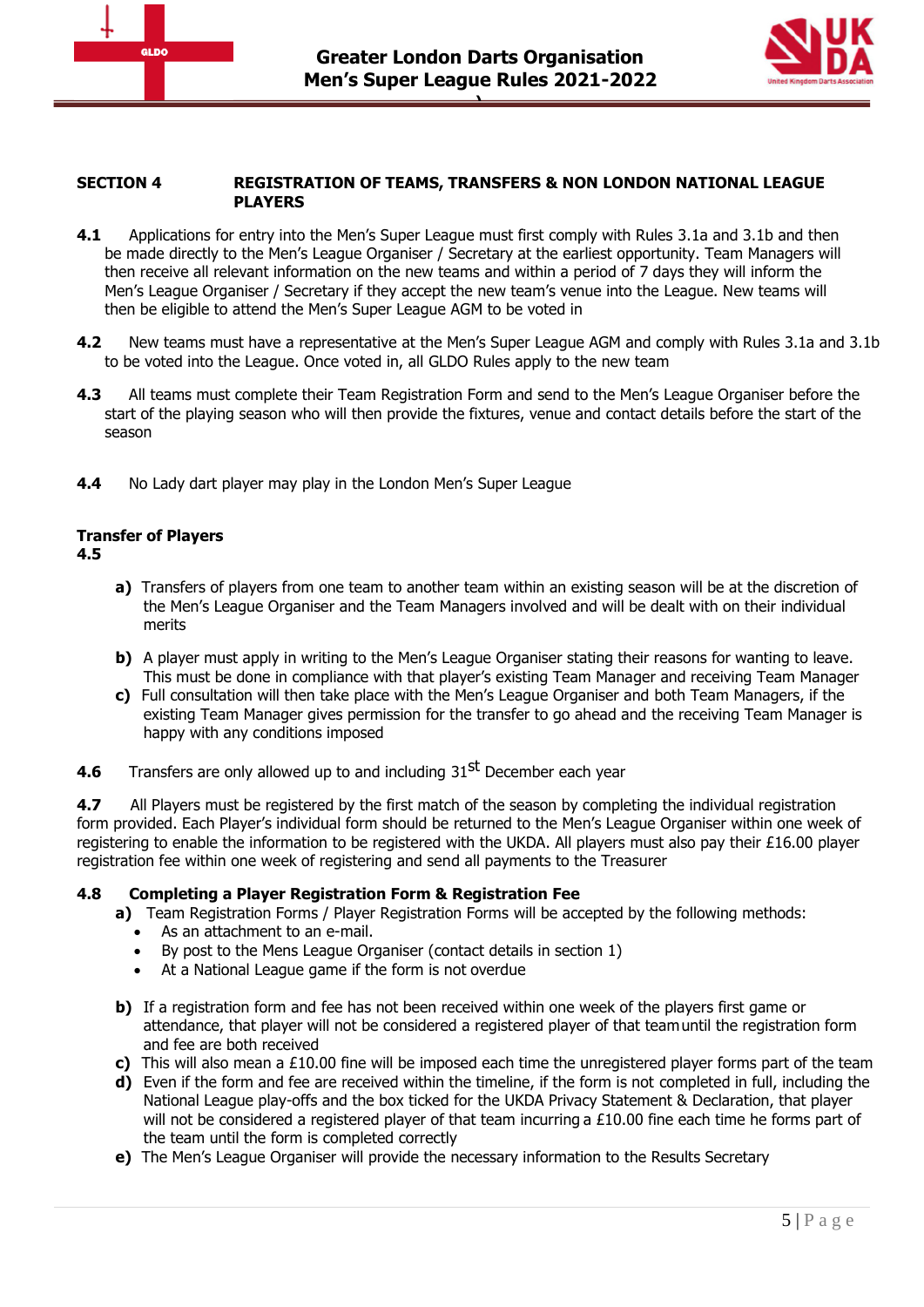

<span id="page-5-0"></span>

## **Non London National League Players**

**4.9** Players may be registered during the season or on the on the night of a match. Subsequent signings to the start of the season must have the players registration form counter signed by the opposing team manager on the night as proof of date of registration. Registrations forms signed during the season or on the night of a match must be sent to the Men's League Organiser within one week of registering, together with the players

£16.00 player registration. Failure to do this will result in the same penalty as rule 4.8

- **4.10** A Non London National League Player is defined as someone who:
	- **a.** Is currently playing for another National League Team
	- **b.** Has played for another National League Team other than London and would therefore require their release
	- **c.** If b) applies, then a copy of the release should be provided with their Super League registration form.
	- **d.** Has signed or intends to sign a National League Registration Form to play for another Team other than London in the current playing season.

**4.11** Teams will be allowed to sign 4 Non London National League Players for the season but will only be allowed to play 3 on the night of any match. Should any of these players leave the Super League Team, or move from their National Team to the London National Team, then another non London National Team Player can be signed in their place

**4.12** All Non London National League Players must be registered before 31<sup>st</sup> December of each year

# **SECTION 5 CANCELLATION OF MATCHES**

**5.1** Teams will NOT be permitted to cancel any matches once the fixture list has been published at the start of the season.

**5.2** Cancellations can be agreed by the Men's League Organiser in consultation with both Team Captains under exceptional circumstances only. These may include:

- **a)** Adverse weather conditions / Public Transport strikes (when the whole fixtures for the week concerned will be cancelled).
- **b)** Should a fixture be cancelled for any other reason, the non-offending team will be awarded 7 points.
- **c)** The seven nominated players will then receive a running average for that match i.e. their averages from previous games added together then divided by the number of games they have played plus their win bonus.
- **5.3** A match can be completed with a minimum of 4 players, playing 4 x Singles.
- **5.4** In cases where the home or away team are short of players:

(4 Players) the non-offending team will throw first in the  $1<sup>st</sup>$  and  $3<sup>rd</sup>$  games of the singles, with the offending team throwing  $2^{nd}$  and  $4^{th}$ 

(5 Players) the non-offending team will throw first in the  $1^{\rm st}$ , 3<sup>rd</sup> and 5<sup>th</sup> of the singles, with the offending team throwing 2<sup>nd</sup> and 4<sup>th</sup>.

(6 Players) the non-offending Team Manager must decide which of their six players will play in the match

**5.5** Teams that fail to field a full team will be fined £10.00 per player short and docked 1 point per player short.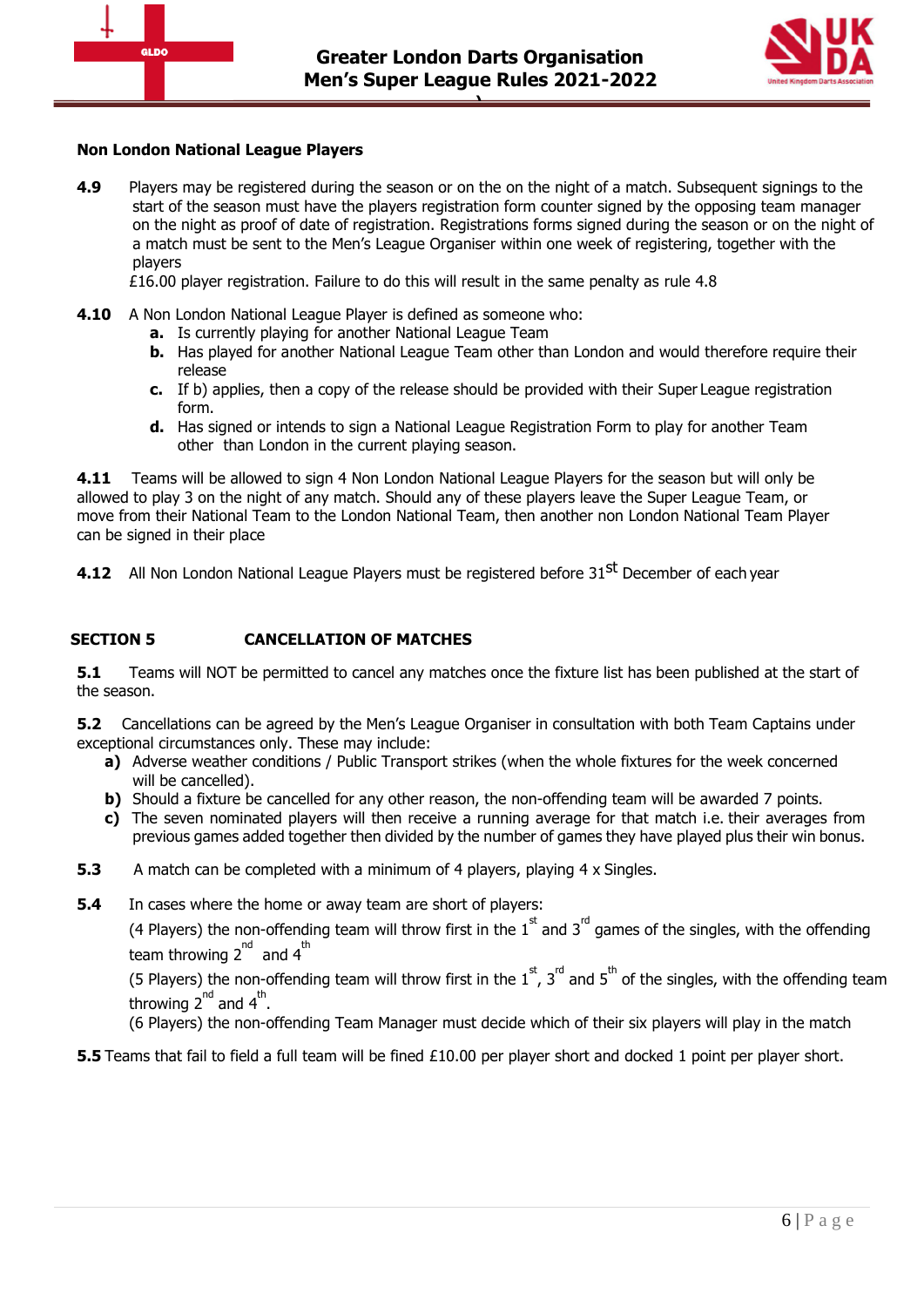



## <span id="page-6-0"></span>**SECTION 6**

## **MEN'S SUPER LEAGUE FINANCIAL RULES Payment Methods**

- **6.1** The Treasurer will only accept payment by the following methods:
	- **a)** Direct payments into the GLDO Super League Account**.** Account Number and Sort Code will be given on written request via email
	- **b)** By post, cheques to be made payable to GLDO
	- **c)** At a National League game (a late payment will still incur a fine)

#### **League Fees**

- **6.2** League Fees for Season 2021-2022 will be £185.00 (includes £25 for the Mission Samarai II match board as mentioned in Rule 17.11), payable in two instalments only
	- First Payment by  $18^{th}$  October 2021: £95.00

Second Payment by 21<sup>st</sup> February 2022: £90.00

33% of all League Fees will be transferred to the GLDO National League Account, this equates to £61 per team

The remaining £124 per team goes into the League Prize Money Fund.

**6.3** Where a team is fully or partially sponsored, it is the responsibility of the Team Manager to ensure that all payments are received as stated and by the due dates outlined in Rule 6.2. Team Managers are also responsible for payment relating to Rule 6.4

#### **UKDA Registration Fees**

- **6.4** Start of season registrations: Fully completed and signed registration forms and £16.00 per player must be received by Men's League Organiser / Treasurer no later than 13<sup>th</sup> September 2021. Additional players must pay the registration fee within one week of registering together with their fully completed and signed registration form. All registration forms and fees should be sent to the Men's League Organiser / Treasurer to enable the £10.00 fee to be paid to the UKDA The remaining £6.00 is distributed as follows: £4.00 to League Prize Money Fund and £2.00 to the GLDO National League account
- **6.5** The Secretary will then be responsible for registering each London Super League Team and players with the UKDA no later than 1st January 2022. Subsequent registration fees will be paid to the UKDA and the players' names registered with the UKDA
- **6.6** If a team is in arrears with their League Fees they will not be allowed to participate in ANY Men's Super League Knock-Out Competitions. They will be fined £15.00 for each payment missed and if the fees are not paid within one week after the payment dates above 7 points will also be deducted. If a team has not paid any fees by 31st December 2021 they will receive a letter asking them to pay ALL outstanding fees within 14 days or be suspended from the League

#### **Men's Super League Annual General Meetings**

- **6.7** All existing teams and any new teams wishing to join in the new season, must be represented at the Men's Super League AGM. Only one representative may vote on behalf of their team
- **6.8** If an existing team wishing to join in the new season is not represented at the AGM the team will be fined £10.00. The £10.00 fine will be deducted from their end of season pay-out

#### **Bond Money (New Teams)**

**6.9** A New Team is defined as a team not participating in the previous season, irrespective of whether it is made up of players who played for another team or teams in the previous season

- a) Teams that do not fall under the category of New Teams are:
- b) An existing team that has changed their name due to having to find a new venue due to
- circumstances beyond their control e.g. their previous venue has closed

c) An existing team that becomes an A team because a new team wishes to join the League and will play out of the same venue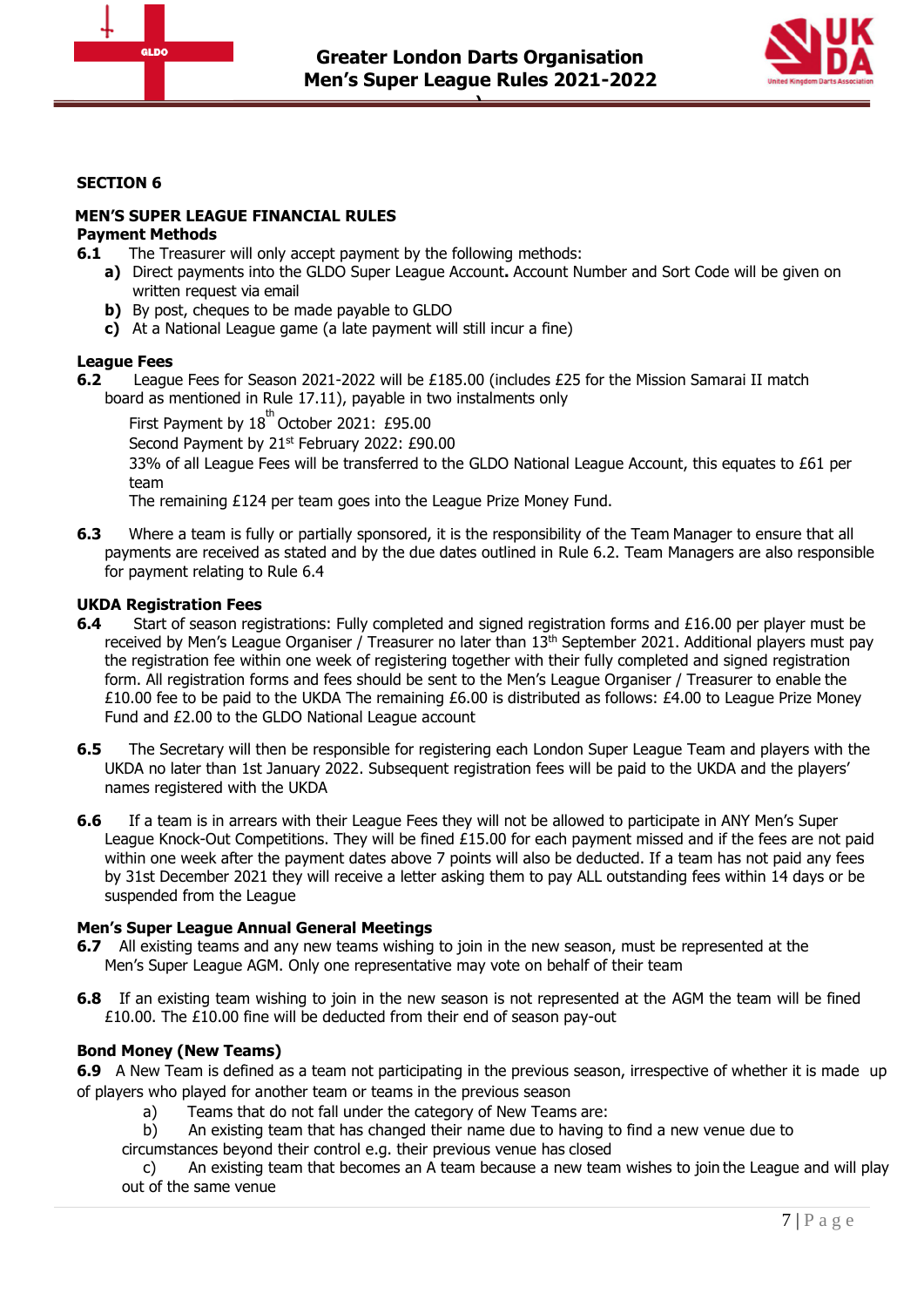



**6.10** New teams not attending the AGM will not be admitted into the League

**6.11** Once voted in at the AGM, new teams will pay £50.00 Bond Money. If not paid on the night of the AGM, the Bond Money must be paid within 7 days of the AGM to enable the new team to be included in the fixtures for the coming season. The £50.00 Bond Money will be paid back at the end of the playing season if the team has fulfilled all financial and playing obligations to the League

## **Financial Rules (Internal National League Play-Offs & National League Competitions)**

**6.12** Entry fees and travel expenses to be made up out of respective Men's and Ladies Super League funds and will also include play-off entry fees taken on the day of the respective Play-Off.

## **Competition Prize Money Season 2021/2022**

**6.13** All prize monies will be paid on a money-in, money-out basis.

#### **Prize Money**

- **6.14** All Prize Money will be paid out at the end of the season and will be made payable to the Team Manager only, unless the Treasurer receives an instruction in writing or via e-mail to make a cheque payable to another member of the Team. No cheques will be paid or handed to third parties. In season 2021-2022 all teams will receive a League Prize pay-out which will be distributed from the League Prize Fund and will be on a sliding scale decided by the GLDO Executive Committee and is dependent on funds received and payments made for the Men's Super League.
- <span id="page-7-0"></span>**6.15** Any debt incurred by a Team will be deducted from their Prize Money total where possible. In the event that any debt incurred by a Team is not covered by their Prize Money, the Team will be Debt Suspended until such time as the outstanding debt is paid in full

## **SECTION 7 League Competitions**

**7.1** The Men's League Organiser to ensure that all Super League Team Managers are informed which players are eligible to play in these competitions

**7.2** All League Competitions will be played on a Monday night at Plumstead Common Working Men's Club. Registration: 8.00pm to 8.30pm. Toe the Oche: 8.45pm

#### **Jim Granahan League Singles**

**7.3** To enter the above competition players and reserves must have played or attended at least 50% of all matches played up to the week before the competition. Entry Fee is £5.00 per player. Format is  $5 \times 501$ . Start time is 8:45pm and the competition will be completed on the night

#### **Lew Shannon League Pairs**

**7.4** To enter the above competition players and reserves must have played or attended at least 50% of all matches played up to the week before the competition. All Pairings must be from the same Super League Team. Entry Fee is £10.00 per Pair. Format is 5 x 601. Start time is 8:45pm and the competition will be completed on the night

#### **Mick Coonan 1001 Singles**

**7.5** To enter the above competition players and reserves must have played or attended at least 50% of all matches played up to the week before the competition. Entry Fee is £5.00 per Player. Format is  $3 \times 1001$ . Start time is 8:45pm and the competition will be completed on the night

#### **Sarah Stutley Mixed Pairs**

**7.6** To enter the above competition players and reserves in both the Men's and Ladies Super Leagues must have played or attended at least 25% of all matches played up to the week before the competition. No non-London National League Players from the Men's Super League are eligible to play, only non-London National League players in Ladies Super League if they meet the eligibility rule of having played or attended at least 50% of all matches played up to the week before the competition Entry Fee is £10.00 per Pair

Format is 5  $\times$  601 for the early rounds and 7  $\times$  601 for the Semi-Finals and Final

Prize Fund: This is a money in – money out competition plus a donation of £50.00 from the host venue. Pay-out: Winners, Runners-Up and Semi-Finalists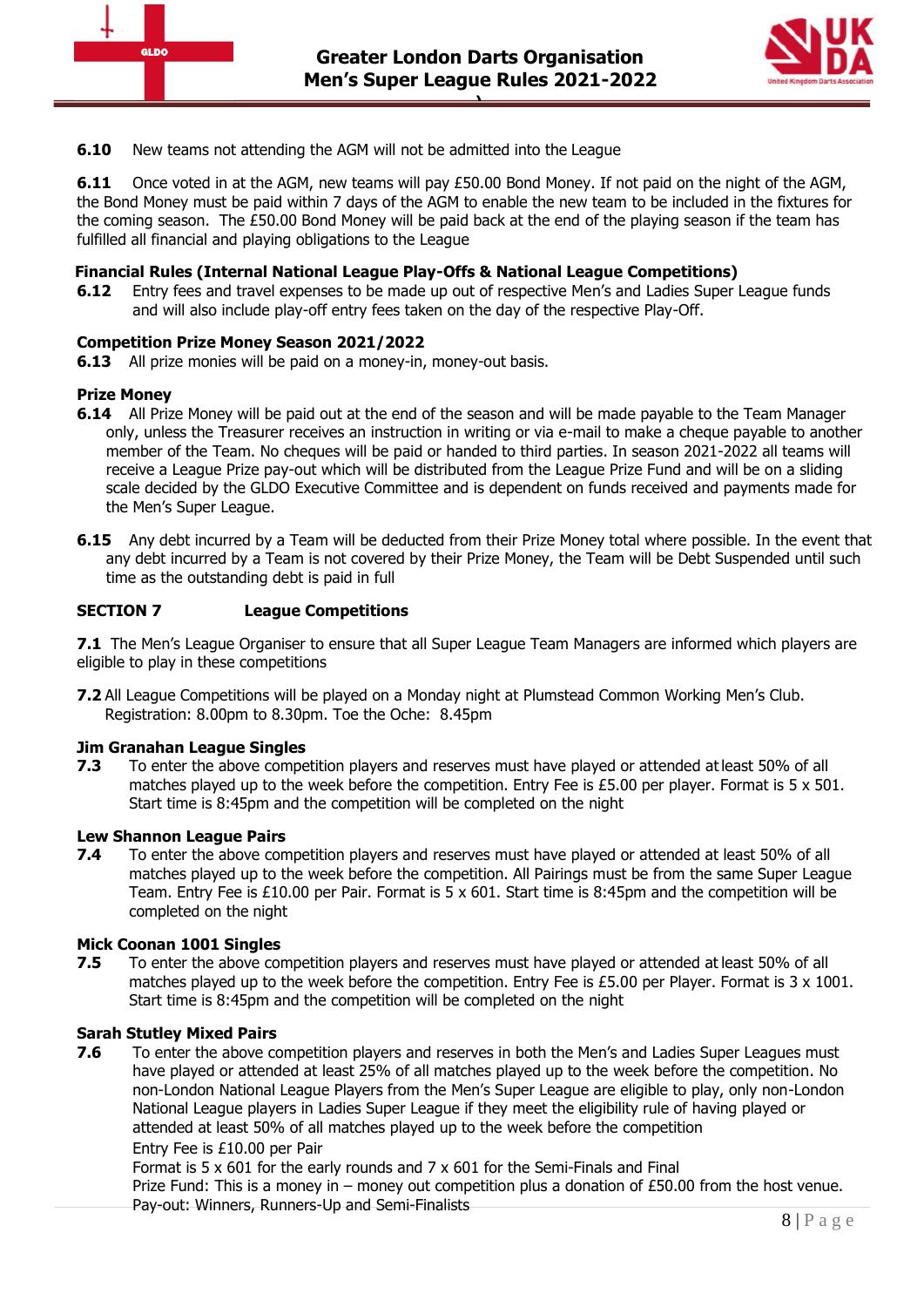



George Noble Senior Triples – will not be played in the 2021/22 season Champion of Champions – will not be played in the 2021/22 season London Super League Cup – will not be played in the 2021/22 season

# **SECTION 8 DEBT SUSPENDED / BANNED / SUSPENDED PLAYERS**

**8.1** All debts have been written off with our move from the BDO to UDA in 2021

**8.2** Any Team who wishes to register a debt suspended player must pay that players' debt within 7 days of registration together with their £16.00 registration fee and submit the players registration form to the Men's League Organiser /Treasurer

## **Banned Players**

**8.3** The following player is banned from London indefinitely – Paul Holloway

## **Suspended Players**

**8.4** The following player is suspended from London indefinitely – Wayne Mayes

#### **SECTION 9 Presentation Night 2021/2022**

**9.1** Each Super League team need to pay £40 for Presentation Night

**9.2** A team that is not represented at the GLDO Presentation Night will forfeit their prize pay-out which will then be incorporated into the following season's income

**9.3** £5.00 for guests (non-registered players of a Men's or Ladies Super League Team)

## **Certificates**

**9.4** Certificates will be presented at a Presentation Night to the following Winners & Runners- Up:

| League Winners:                        | 8 certificates                                     |  |
|----------------------------------------|----------------------------------------------------|--|
| League Runners-Up:                     | 8 certificates                                     |  |
| Winner Mick Coonan 1001 Trophy:        | 1 certificate                                      |  |
| Runner-Up Mick Coonan 1001 Trophy:     | 1 certificate                                      |  |
| Winners Lew Shannon League Pairs:      | 2 certificates                                     |  |
| Runners-Up Lew Shannon League Pairs:   | 2 certificates                                     |  |
| Winner Jim Granahan League Singles:    | 1 certificate                                      |  |
| Runner-Up Jim Granahan League Singles: | 1 certificate                                      |  |
| Sarah Stutley Mixed Pairs Winners:     | 1 certificate – Men's player only                  |  |
| Sarah Stutley Mixed Pairs Runners-Up:  | 1 certificate - Men's player only                  |  |
| Men's Player of The Season:            | 1 certificate (Player who tops the averages table) |  |
| Total 27 certificates                  |                                                    |  |

#### **Extra Certificates**

**9.5** It is the responsibility of the Team Manager to notify the Secretary of any additional certificates required and the Team will have to pay for any additional costs incurred.

#### **Perpetual Trophies**

**9.6** Perpetual trophies are no longer presented at a Presentation Night and remain the property of the GLDO

## **SECTION 10 PRIVACY POLICY**

We at the GLDO want to make sure all the personal information we have collected about you is safe and secure at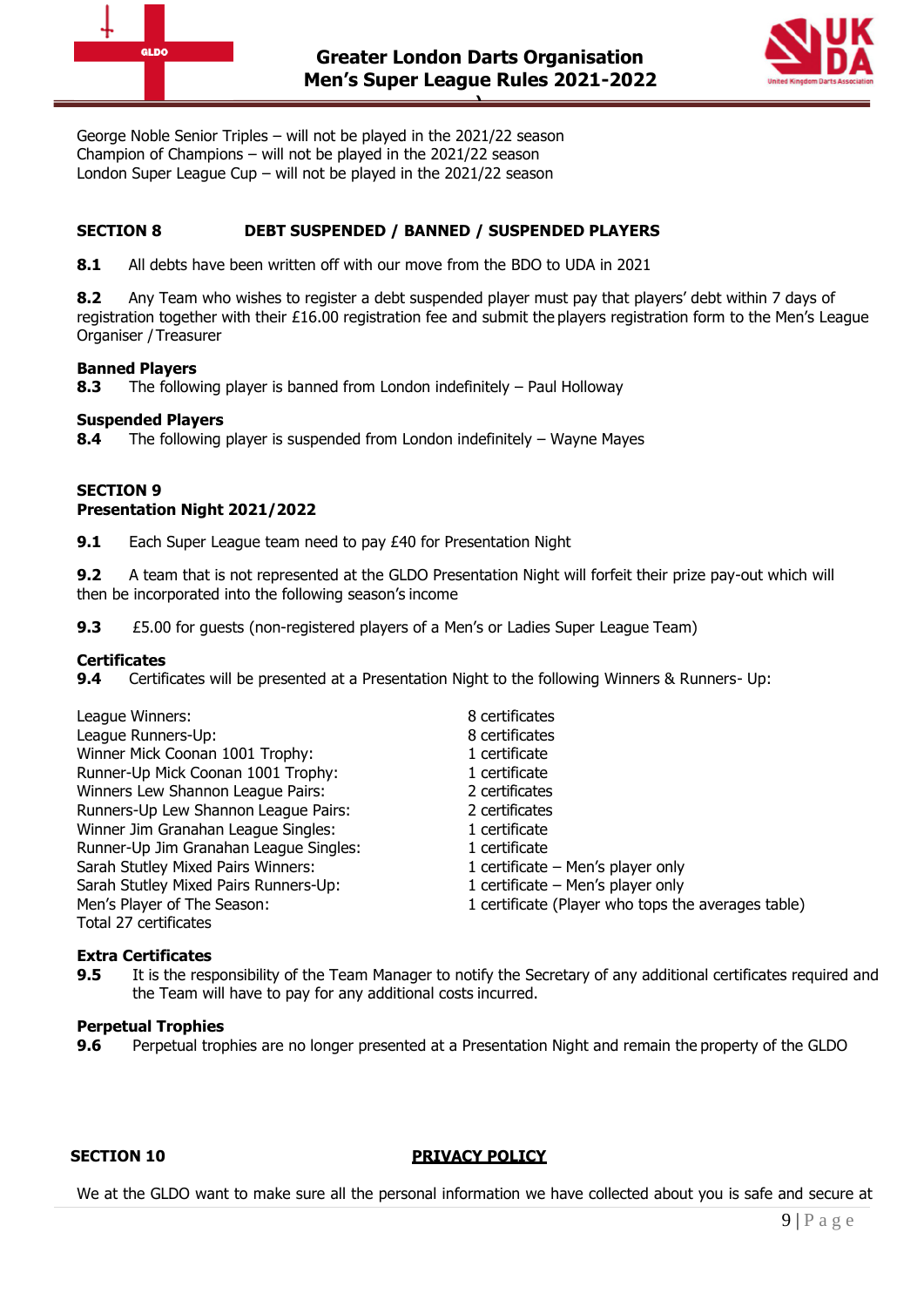



**)**<br>
all times. The GLDO are Data Processors for the United Kingdom Darts Association (UKDA) who are the Data **Controllers** 

This Policy sets out our commitments to you in compliance with and beyond the General Data Protection Regulation (commonly known as the GDPR) and explains how we collect, store and use your personal information

We have not appointed a Data Protection Officer to oversee our compliance with data protection laws as we are not required to do so, but our Data Protection Team [i.e. The GLDO Executive Committee] has overall responsibility for data protection compliance in our Organisation

If you have any questions about this Policy or what we do with your personal information, contact the GLDO Secretary using the information provided on this document

# **PRIVACY NOTICES**

Collecting specific, relevant personal information is a necessary part of us being able to provide you with assistance when dealing with the GLDO and UKDA or just managing our relationship with you

When the UKDA hold or use your personal information as a data controller (see below for a description of what this is) they will provide you with a privacy notice which sets out in detail what information they hold about you (such as your contact details, address, etc.), how your personal information may be used and the reasons for these uses, together with details of your rights. This information is collected, and Privacy Notices supplied by the GLDO (as Data Processors) on behalf of the UKDA

Where the GLDO collect personal information from you directly, we will provide the Privacy Notice at the time we collect the personal information from you. The Privacy Notice will be available through the Super League representatives at the time of signing on to a team as they are representing the committee in this duty

The GLDO will only provide the Privacy Notice to you once, generally at the start of the relationship with you

However, if the applicable Privacy Notice is updated substantially, then we may provide you with details of the updated version. You are encouraged to check back regularly for updates

Your Super League Representative or Team Captain might collect contact information off you as per usual and they will control that information. They will not pass it on to third parties without your permission

# **THE DIFFERENCE BETWEEN DATA CONTROLLERS / PROCESSORS**

A data controller is a person who controls how personal information is processed and used. A data processor is a person who processes and uses personal information in accordance with the instructions of a third party, i.e. the data controller

This distinction is important. You have certain rights in relation to your personal information, for example the right to be provided with the personal information held about you and details of its use and the right to have certain of your personal information either erased or anonymised, commonly referred to as the right to be forgotten (see below to see what rights you have). These rights can generally only be exercised against a data controller of your information

In most cases we will be a data controller of your personal information. In any case where we are not a data controller this means that you cannot exercise these rights against us directly (i.e. where we only act as a data

processor), but you can do so against the data controller (i.e. the person who controls how we process the personal

information). In these cases, we will endeavour to inform you who is the data controller of your personal information so that you can direct any such requests to them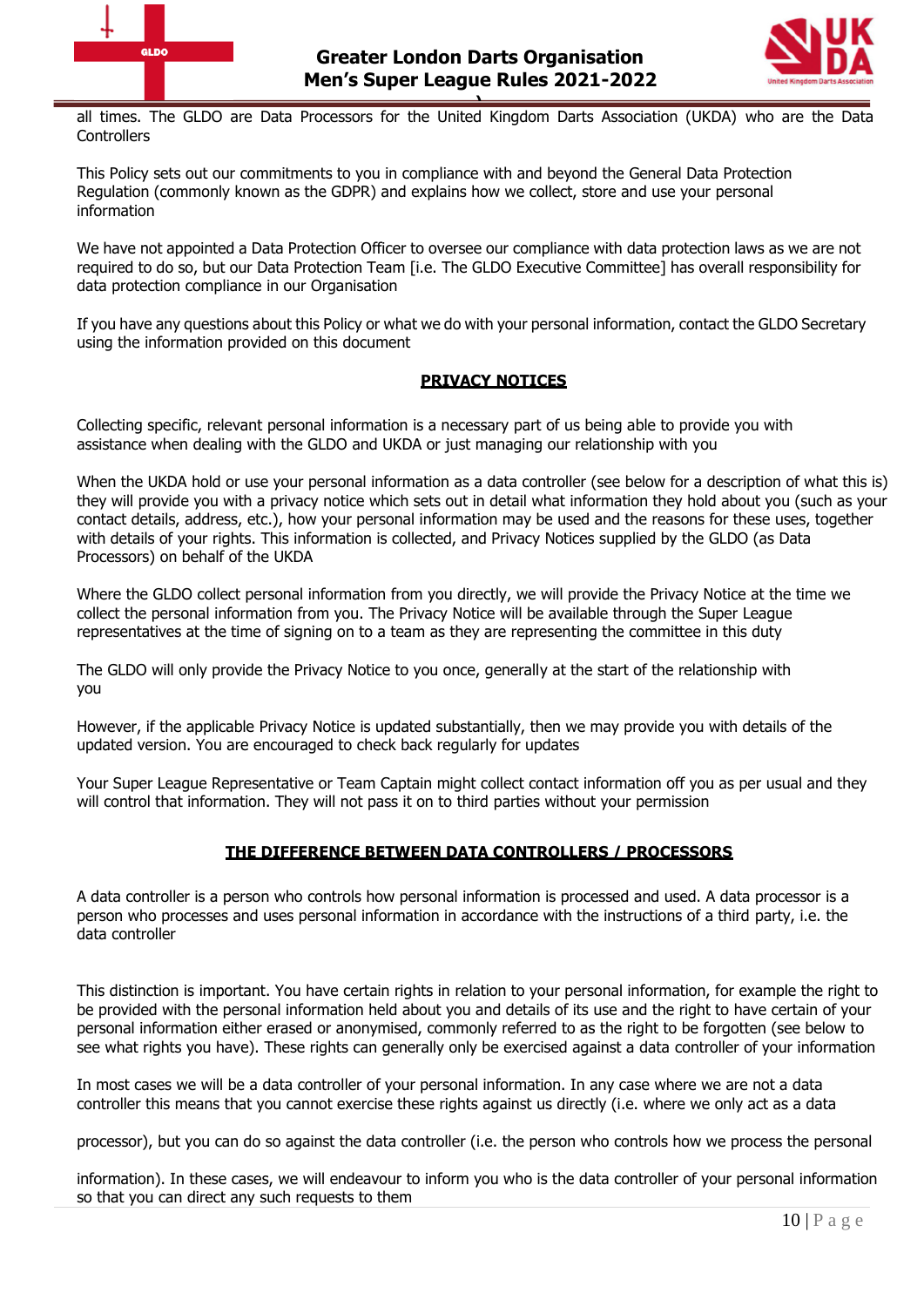



Also, it is only a data controller that will provide you with a Privacy Notice about your personal information, so where we process your personal information as a data controller we will provide you with a Privacy Notice. Where we process your personal information as a data processor for a third party, that third party should provide you with a Privacy Notice which will set out details regarding the processing of your personal information, which should also include the processing to be carried out by us on their behalf

## **HOW DO WE USE YOUR PERSONAL INFORMATION?**

We will use your personal information as described in the Privacy Notice provided to you, but, for example, we pass on some of your personal information to the UKDA when completing entry forms for end of season team and individual competitions

# **WHO DO WE SHARE YOUR PERSONAL INFORMATION WITH?**

Details of how we disclose your personal information are set out in the relevant Privacy Notice provided to you, but generally it is where we need to do so in order to run our organisation on your behalf. In such circumstances, we will put in place arrangements to protect your personal information. Outside of that we do not disclose your personal information unless we are required to do so by law

We will not transfer personal information about you outside the European Economic Area (EEA). We do not sell trade or rent your personal information to others

# **HOW LONG DO WE HOLD ON TO YOUR PERSONAL INFORMATION?**

Further details of how long we hold onto your personal information for are set out in the relevant Privacy Notice provided to you, but we will only hold your information for as long as is necessary or where you ask us to delete records we may delete it earlier

Information will not be kept for longer than 18 months. This is based on being used during the current season and overlapping the start of the next

# **WHAT ARE YOUR RIGHTS?**

Full details of your rights set out in the relevant Privacy Notice provided to you, but you are entitled by law to ask for a copy of your personal information at any time. You are also entitled to ask us to correct, delete or update your personal information, to send your personal information to you or another organisation and to object to automated decision making. Where you have given us your consent to use your personal information in a particular manner, you also have the right to withdraw this consent at any time

To exercise any of your rights, or if you have any questions relating to your rights, please contact the GLDO Secretary by using the contact details in Section 1

You should note that some of your rights may not apply as they have specific requirements and exemptions which apply to them and they may not also apply to personal information recorded and stored by us. However, your right to withdraw consent or object to processing for direct marketing are absolute rights

If you are unhappy with the way we are using your personal information you can complain to the UK Information Commissioner's Office (ICO) or your local data protection regulator. More information about your legal rights can be found on the Information Commissioner's website at <https://ico.org.uk/for-the-public/> However, we are here to help and would encourage you to contact us to resolve your complaint first

# **SECURITY**

We employ a variety of organisational measures to keep your personal information safe and to prevent unauthorised access to, or use, or disclosure of it. Unfortunately, no information transmission over the Internet is guaranteed